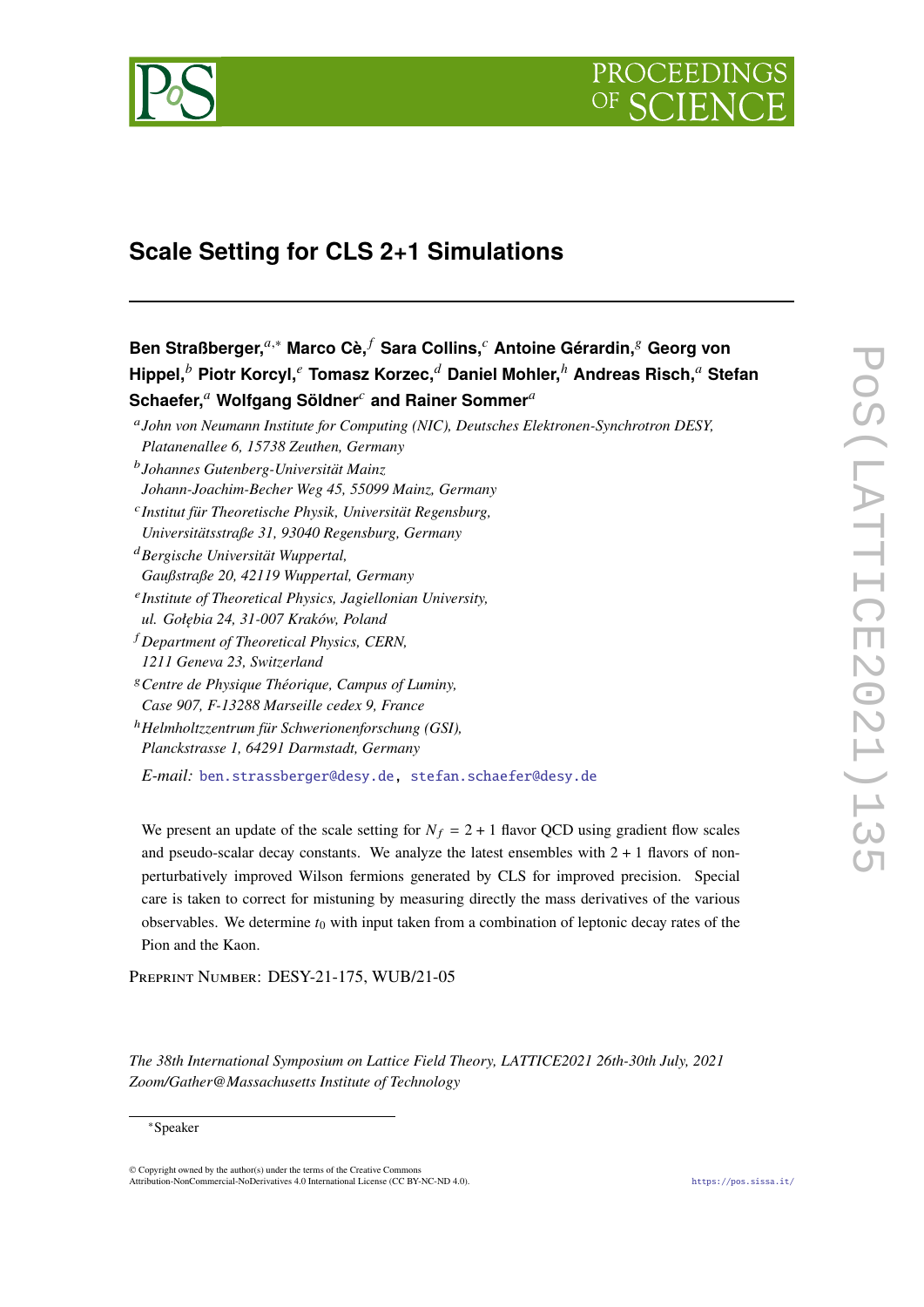# **1. Introduction**

CLS is a consortium which has generated a set of gauge field configurations with nonperturbatively improved Wilson fermions [\[1,](#page-7-0) [2\]](#page-7-1). One of the basic tasks in such an endeavor is the determination of the lattice spacing. Since the initial analysis of the scale for the CLS  $2 + 1$  flavor ensembles [\[3\]](#page-7-2), a much larger dataset has become available.

In this updated analysis, 20 ensembles with lattice spacings from 0.085 fm to 0.037 fm and Pion masses from 430 MeV to 134 MeV are included. The scale is set using a combination of Pion and Kaon decay constants and the flow scale  $t_0$  [\[4\]](#page-7-3) as an intermediate scale. The value of this intermediate scale in physical units is relevant for the precision determination of  $\alpha_s$  [\[5\]](#page-7-4), the  $\eta$  and  $\eta'$  masses and decay constants [\[6\]](#page-7-5), moments of distribution amplitudes [\[7,](#page-8-0) [8\]](#page-8-1), nucleon axial form factors [\[9\]](#page-8-2), the proton radius [\[10\]](#page-8-3), the Muon magnetic moment [\[11\]](#page-8-4), and more.

As an improvement with respect to the previous analysis, we also include the reweighting factors originating from the negative sign of the strange quark determinant [\[12\]](#page-8-5), which occur on a small subset of the gauge field configurations.

Our ensembles have been generated along a line of constant sum of the bare quark masses  $tr(M) = m<sub>u</sub> + m<sub>d</sub> + m<sub>s</sub> = const.$  For each coupling, this sum has been tuned such that this line approximately passes through the point of physical light and strange mass. Of course, the precise value of this is only known after the analysis has been completed. We therefore have to deal with a certain amount of mistuning, for which we use the same method as in the previous analysis, i.e. by computing the derivatives of our observables with respect to the quark masses.

We measure two-point correlators and extract the pseudo-scalar mass,  $m_{PS}$ , and decay constant,  $f_{PS}$ , for the Pion and the Kaon as well as the PCAC mass,  $m_{PCAC}$ , for the corresponding quark combinations. The extraction of these quantities is done using plateau averages and fits as laid out in [\[3\]](#page-7-2). The gradient flow scale  $t_0$  is defined by the clover definition of the action density and the Wilson flow [\[4\]](#page-7-3). Its improved definition [\[13\]](#page-8-6) was not yet available when the simulations were planned. The measurements are then subjected to the next-to-leading order  $\chi PT$  finite volume correction according to [\[14\]](#page-8-7). The finite volume correction does not exceed the statistical error of the respective quantities. We nevertheless include 50% of the correction as an additional uncertainty.

From these measurements we calculate the dimensionless quantities,

$$
\phi_2 = 8t_0 m_\pi^2, \quad \phi_4 = 8t_0 \left( m_K^2 + \frac{1}{2} m_\pi^2 \right), \tag{1}
$$

$$
\sqrt{t_0} f_{\pi K} = \sqrt{t_0} \frac{2}{3} \left( f_K + \frac{1}{2} f_{\pi} \right). \tag{2}
$$

The combination of Pion and Kaon decay constants  $f_{\pi K}$  will be used to set the scale.  $\phi_2$  and  $\phi_4$ will form the basis of the analysis since in lowest order  $\chi PT \phi_2 \propto m_u + m_d$  and  $\phi_4 \propto m_u + m_d + m_s$ .

In our analysis, we define lines of constant physics by setting  $\phi_4$  to a certain value. We use  $\phi_4$ , because it is non perturbatively improved up to order  $a^2$  along the CLS quark-mass trajectory.

We therefore proceed with the following steps: by measuring  $\sqrt{t_0} f_{\pi K}$  and its mass derivatives on each ensemble, we can predict  $\sqrt{t_0} f_{\pi K}$  at given values of  $\phi_4$ ,  $\phi_2$ . The chiral behavior of this data can now be fitted and taken to the continuum. By tuning  $\phi_4$  such that the continuum curve passes through the physical point, we can then determine the physical value of  $t_0$  and the lattice spacing at which we had done the simulations.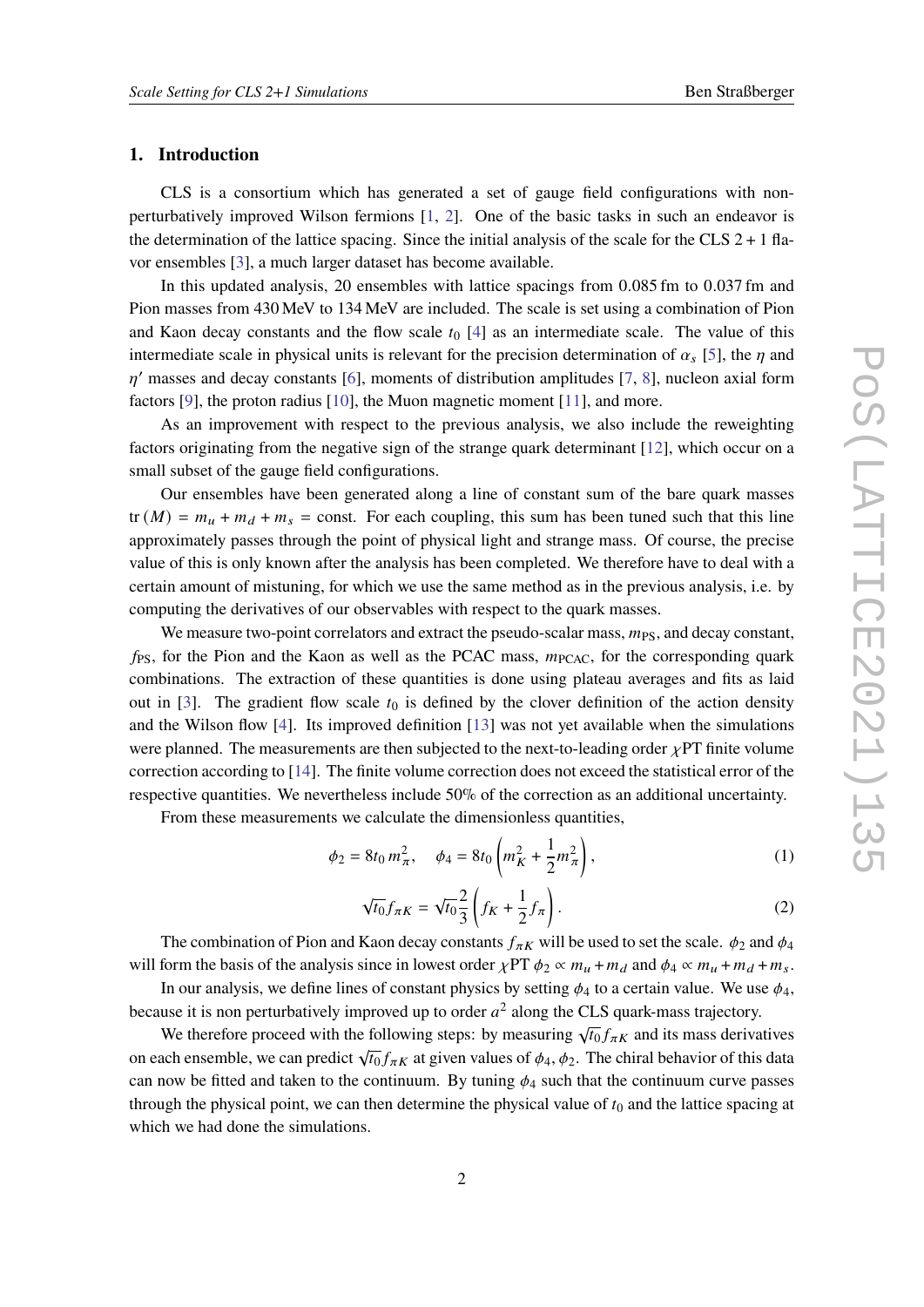<span id="page-2-0"></span>

**Figure 1:** Measurements for  $\phi_4$  show the mistuning in  $\phi_4$  = const. The physical point, as calculated by this analysis, is shown as a triangle.

## **2.** Observables at physical  $\phi_4$

Since the ensembles lie on a line of constant sum of the bare quark masses, more precisely  $2/\kappa_1 + 1/\kappa_s$  = const, the condition  $\phi_4$  = const is certainly not fulfilled for all ensembles due to discretization effects and higher order effects in  $\chi$ PT. On top of that comes the fact that the physical  $\phi_4$  has not been known during the planning of the simulations — and also depends on the particular discretization chosen for  $t_0$ . In fig. [1,](#page-2-0) we present our ensembles in the  $\phi_2-\phi_4$  plane and observe that the sum of the three quark masses is within 8% of the physical value.

To get the observables at a given value of  $\phi_4$ , we measured the derivatives  $\frac{dX}{dm_i}$  of the observables  $X$  with respect to the quark masses of all the involved measurements. With these we can construct the derivatives with respect to  $\phi_4$ ,

$$
\frac{dX}{d\phi_4} = \sum_{i=1}^3 n_i \frac{dX}{dm_i} / \left( \sum_{i=1}^3 n_i \frac{d\phi_4}{dm_i} \right).
$$
 (3)

Here  $\vec{n}$  is the direction of the shift in the space of quark masses. It has an effect on distance of the shift needed to reach the given value of  $\phi_4$  and thus on the resulting uncertainty. For the symmetric ensembles we use  $\vec{n} = (1, 1, 1)/\sqrt{3}$  to preserve the symmetry and which was also the choice in [\[3\]](#page-7-2). For other ensembles, however, we use the direction  $\vec{n} = (0, 0, 1)$ , which we found to be close to optimal, in the sense that it minimizes the errors of the shifted values of  $f_{\pi K}$ . Since the shifts are typically less than 5% in the sum of the quark masses, we do expect the leading order of the Taylor expansion to give results with a systematic error below our statistical uncertainty. This also has been verified with a few ensembles at the symmetric line at a different sum of quark masses.

In the 2016 analysis [\[3\]](#page-7-2), we shifted the results on each ensemble individually. In our update, we now model the mass derivatives of the observables as a function of quark mass and lattice spacing. This makes the predictions more stable and also allows the use of ensembles, where the derivatives have not been measured. With these derivatives the measurements can now be shifted to the desired  $\phi_4$  by

$$
X(\phi_4^{\text{phys}}) = X(\phi_4) + \frac{dX}{d\phi_4} \left(\phi_4^{\text{phys}} - \phi_4\right). \tag{4}
$$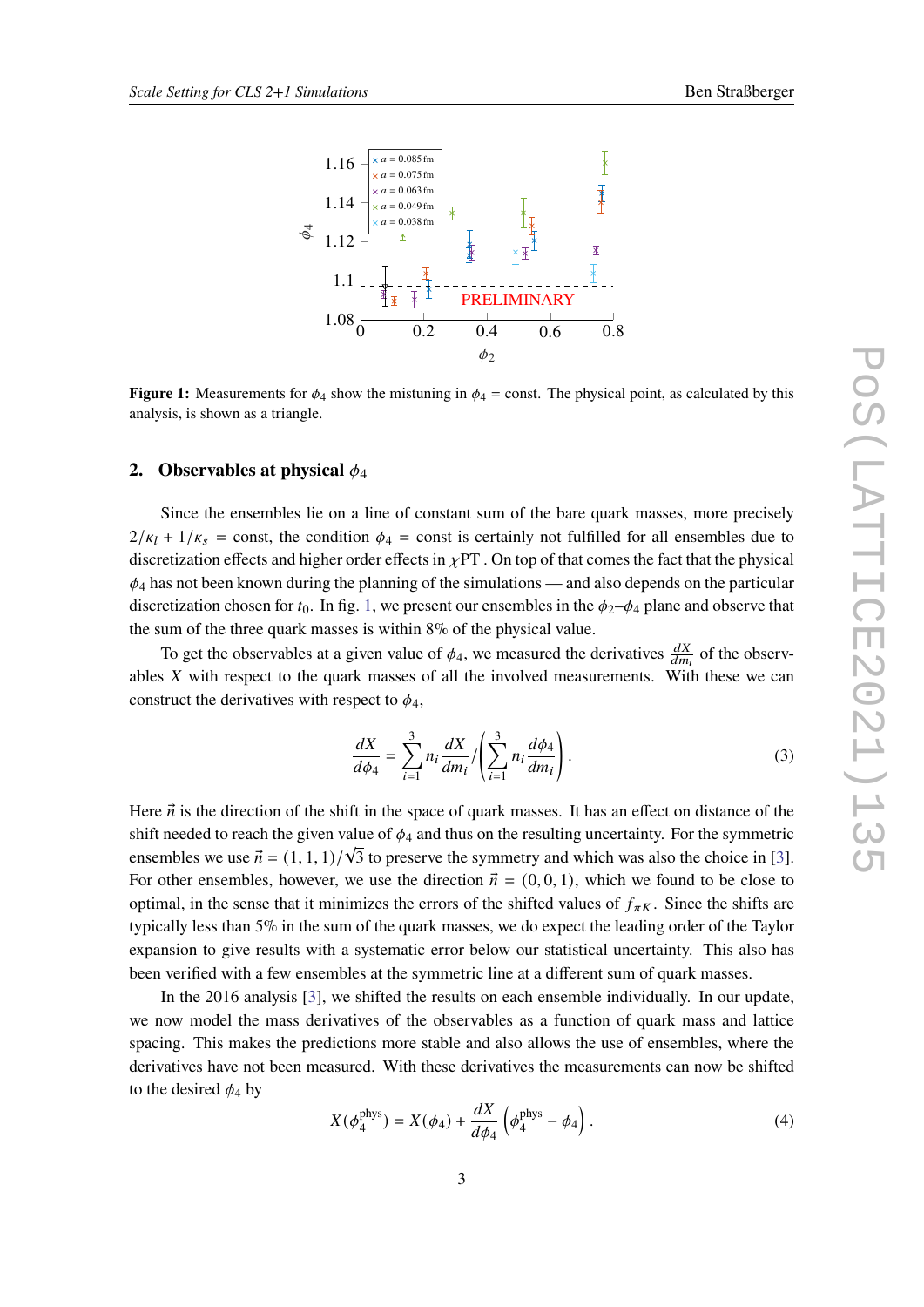#### **3. Chiral and Continuum Extrapolation**

In the description of the analysis, we now have data at any given value of  $\phi_4$ , which is a proxy for the sum of the two degenerate light and strange quark masses. To get to the physical point, we need to describe its chiral behavior and extrapolate to physical light quark masses given by  $\phi_2^{\text{phys}}$ pnys<br>2

Chiral perturbation theory [\[15,](#page-8-8) [16\]](#page-8-9) predicts

$$
f_{\pi K} = f \left[ 1 - \frac{7}{6} L \left( \frac{\phi_2}{\bar{F}^2} \right) - \frac{4}{3} L \left( \frac{\phi_4 - \frac{1}{2} \phi_2}{\bar{F}^2} \right) - \frac{1}{2} L \left( \frac{\frac{4}{3} \phi_4 - \phi_2}{\bar{F}^2} \right) + k \phi_4 + O \left( M^2 \right) \right] \tag{5}
$$

for the quark mass dependence of  $f_{\pi K}$  in terms of a single SU(3)  $\chi$ PT NLO low energy constant,  $k \propto (L_5 + 3L_4)$  as well as

<span id="page-3-2"></span><span id="page-3-1"></span>
$$
L(x) = x \log(x), \quad \bar{F} = 4\pi \sqrt{8t_0} f.
$$
 (6)

We defined  $\bar{F}$  in terms of f, the decay constant in the chiral limit. We then use a fit function for the chiral and continuum<sup>[1](#page-3-0)</sup> behavior

$$
F_{\chi}(\phi_2, \phi_4) = F_{\chi}^{\text{cont}}(\phi_2, \phi_4) \cdot \left(1 + C \cdot \frac{a^2}{t_0}\right)
$$
 (7)

$$
F_{\chi}^{\text{cont}}(\phi_2, \phi_4) = \frac{A}{8\pi\sqrt{2}} \left[ 1 - \frac{7}{6} L\left(\frac{\phi_2}{A^2}\right) - \frac{4}{3} L\left(\frac{\phi_4 - \frac{1}{2}\phi_2}{A^2}\right) - \frac{1}{2} L\left(\frac{\frac{4}{3}\phi_4 - \phi_2}{A^2}\right) + B\phi_4 \right] \tag{8}
$$

with the parameters  $A = A(\phi_4)$  and  $B = B(\phi_4)$  for each fixed value of  $\phi_4$ .

It is worthwhile to consider the ratio of the chiral function

$$
\frac{F_{\chi}^{\text{cont}}(\phi_2, \phi_4)}{F_{\chi}^{\text{cont}}(\phi_2^{\text{sym}}, \phi_4)} = R_{\chi}(\phi_2, \phi_4) + \mathcal{O}(M^2)
$$
\n(9)

since

$$
R_{\chi}(\phi_2, \phi_4) = 1 - \frac{7}{6}L\left(\frac{\phi_2}{A^2}\right) - \frac{4}{3}L\left(\frac{\phi_4 - \frac{1}{2}\phi_2}{A^2}\right) - \frac{1}{2}L\left(\frac{\frac{4}{3}\phi_4 - \phi_2}{A^2}\right) + \frac{7}{6}L\left(\frac{\phi_2^{\text{sym}}}{A^2}\right) + \frac{4}{3}L\left(\frac{\phi_4 - \frac{1}{2}\phi_2^{\text{sym}}}{A^2}\right) + \frac{1}{2}L\left(\frac{\frac{4}{3}\phi_4 - \phi_2^{\text{sym}}}{A^2}\right)
$$
(10)

is free of parameters in NLO  $\chi$ PT, except for a weak dependence on A in the logarithms. We observe no systematic deviations from NLO  $\chi$ PT as shown in fig. [2.](#page-4-0)

In the same spirit the discretization effects are illustrated in the right hand plot of the same figure. Dividing each data point by the continuum  $\chi$ PT formula eq. [\(8\)](#page-3-1) we expect the ratio

$$
R_{\text{cont}} = \frac{F_X(\phi_2, \phi_4)}{F_X^{\text{cont}}(\phi_2, \phi_4)} = 1 + C \cdot \frac{a^2}{t_0}
$$
 (11)

<span id="page-3-0"></span><sup>&</sup>lt;sup>1</sup>We note that logarithmic corrections of the  $a^2$  terms in the form  $a^2\alpha_s(1/a)$ <sup> $\hat{\Gamma}$ </sup> are present [\[17\]](#page-8-10). The known leading exponent  $\hat{\Gamma}$  is reasonably small and in particular we here use the Gradient Flow observable  $t_0$ . In this case the leading  $\hat{\Gamma}$  vanishes in the pure gauge theory [\[18\]](#page-8-11) and is not yet known in full QCD. We therefore ignore the presence of the logarithmic corrections at present.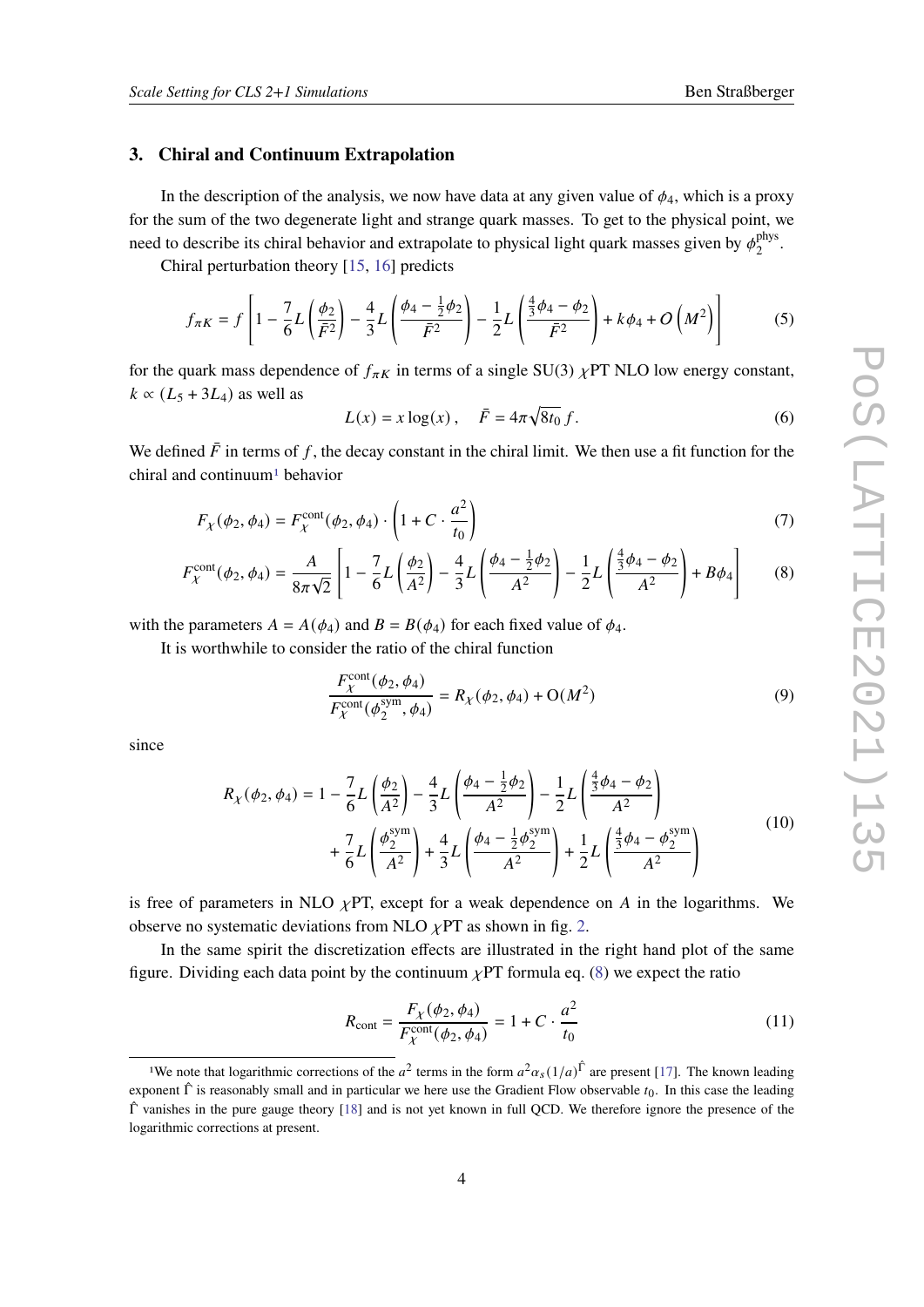<span id="page-4-0"></span>

<span id="page-4-1"></span>**Figure 2:** The chiral extrapolation on the left shows the measured data of  $\sqrt{t_0} f_{\pi K}$  normalized by the fit function at the symmetric point. The solid line is the NLO  $\chi$ PT prediction, which does not depend on any NLO parameters and only logarithmically on the LO parameter A. No systematic deviation from this continuum formula can be detected. On the right, the continuum extrapolation of the same data, normalized by the fit-function evaluated for  $a = 0$ , is shown.



**Figure 3:** Chiral and Continuum Extrapolation of  $\sqrt{t_0} f_{\pi K}$ .

to be a linear function in  $a^2$  to leading order of the Symanzik expansion. Again, no deviation due to higher order terms is detected.

These considerations confirm the fit function given in eq. [\(7\)](#page-3-2), from which we extract the central value and statistical uncertainty of  $\sqrt{t_0} f_{\pi K}$ . This central fit is displayed in fig. [3.](#page-4-1) It takes into account the data of the ensembles with  $a < 0.085$  fm. The stability when applying other cuts to the data is considered later.

The combined chiral and continuum extrapolation is now evaluated at  $\phi_2^{\text{phys}}$  $_2^{\text{phys}}$  to determine  $\sqrt{t_0} f_{\pi K}$  at the physical point. Together with the values [\[19,](#page-8-12) [20\]](#page-8-13)

<span id="page-4-2"></span>
$$
f_{\pi}^{\text{isoQCD}} = 130.56(02)(13)(02) \text{ MeV}, \quad f_{K}^{\text{isoQCD}} = 157.2(2)(2)(4) \text{ MeV}
$$
 (12)

in isospin symmetric pure QCD we are able to extract

$$
\sqrt{t_0^{\text{phys}}} = \frac{\sqrt{t_0} f_{\pi K}}{f_{\pi K}^{\text{isoQCD}}} = 0.1443(7) \text{ fm} \quad (\chi \text{PT fit}, a < 0.08 \text{ fm}) \tag{13}
$$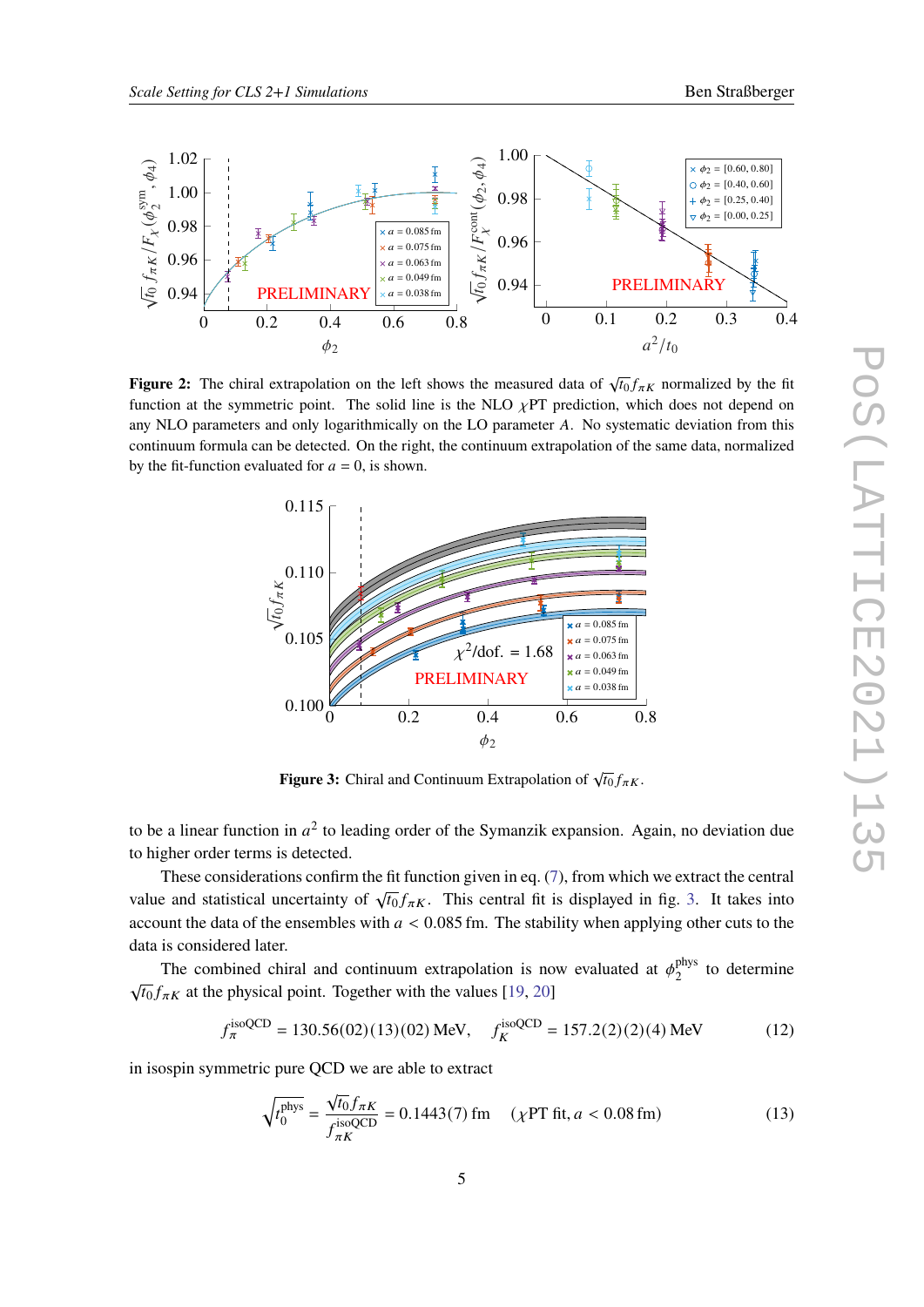from the  $\chi$ PT fit. The isoQCD values in eq. [\(12\)](#page-4-2) are obtained from the experimental decay rates of  $\pi \to \ell \nu + \gamma$  and  $K \to \ell \nu + \gamma$  by taking out the QED and isospin effects with the help of  $\chi PT$ . This introduces the largest (second) error, while the first error is due to the experimental decay rate, and the third is due to the uncertainty of the CKM matrix elements  $V_{ud}$  and  $V_{us}$ .

The physical scale  $t_0^{\text{phys}}$  $_{0}^{\text{phys}}$  enters in the beginning of the analysis to define the physical point  $\int$   $\phi_2^{\text{phys}}$ phys<sub>2</sub>,  $\phi_4^{\text{phys}}$ ). We therefore find the fixpoint such that the resulting  $t_0^{phys}$  $_0^{\text{phys}}$  is the same one that is used in the definition of the physical  $\phi_2$  and  $\phi_4$ . For the statistical error of this final result the full correlation of the errors between the various observables is taken into account. We find the physical point at

$$
\phi_2^{\text{phys}} = 0.0779(7), \quad \phi_4^{\text{phys}} = 1.098(10). \tag{14}
$$

The fact that we do not observe significant deviations from the fit formula does, of course, not mean that they are not present. To estimate this source of systematic error, we use a range of different extrapolations: the  $\chi$ PT formula has been substituted by a Taylor expansion in the quark masses around the symmetric point and we also augmented the continuum extrapolation by an  $a^2m_\pi^2$ term. Applying a series of cuts to the data by removing the coarsest lattices or the ones with larger pion masses, leads also to valid description of the data. All fits which we consider render a  $\chi^2$ /dof between 1 and 2. Fits where the probability to find a  $\chi^2$  greater than the measured one is less than 5% are discarded. We then take the minimum and the maximum central values and use half their difference as our preliminary systematic error and arrive at

<span id="page-5-0"></span>
$$
\sqrt{t_0^{\text{phys}}} = 0.1443(7)(13) \,\text{fm}.\tag{15}
$$

At present, the systematic error dominates.

# **4. Lattice Spacing**

Having determined the intermediate scale  $t_0^{\text{phys}}$  $_{0}^{\text{phys}}$  at the physical point, we use it together with measurements for  $t_0/a^2$  to calculate the lattice spacing a in physical units. Since measurements at the physical point are not available for all lattice spacings, we need to model the behavior of  $t_0$  as a function of  $\phi_2$ . Using next-to-leading order  $\chi$ PT [\[16\]](#page-8-9) we arrive at the fit formula

$$
R_{t_0}(\phi_2) = \frac{\sqrt{t_0}}{\sqrt{t_0^{\text{sym}}}} = \sqrt{1 + G\left(\phi_2 - \phi_2^{\text{sym}}\right)}.
$$
 (16)

The data along with the fit are shown in fig. [4.](#page-6-0) We see quite clearly that at  $a = 0.085$  fm there are lattice artifacts which then disappear very quickly (more quickly than  $a^2$ ). This phenomenon was also observed in fit 4. of Ref. [\[3\]](#page-7-2). We therefore perform a fit to the normalized scale  $\sqrt{t_0/t_0^{\text{sym}}}$ 0 leaving out the coarsest ensembles with  $a = 0.085$  fm, as we have already done above. The figure is also good evidence for the smallness of mass-dependent  $a^2$  effects. Further evidence is that the coefficients of mass-dependent cutoff effects in the Symanzik effective theory are very small for our discretization [\[17\]](#page-8-10).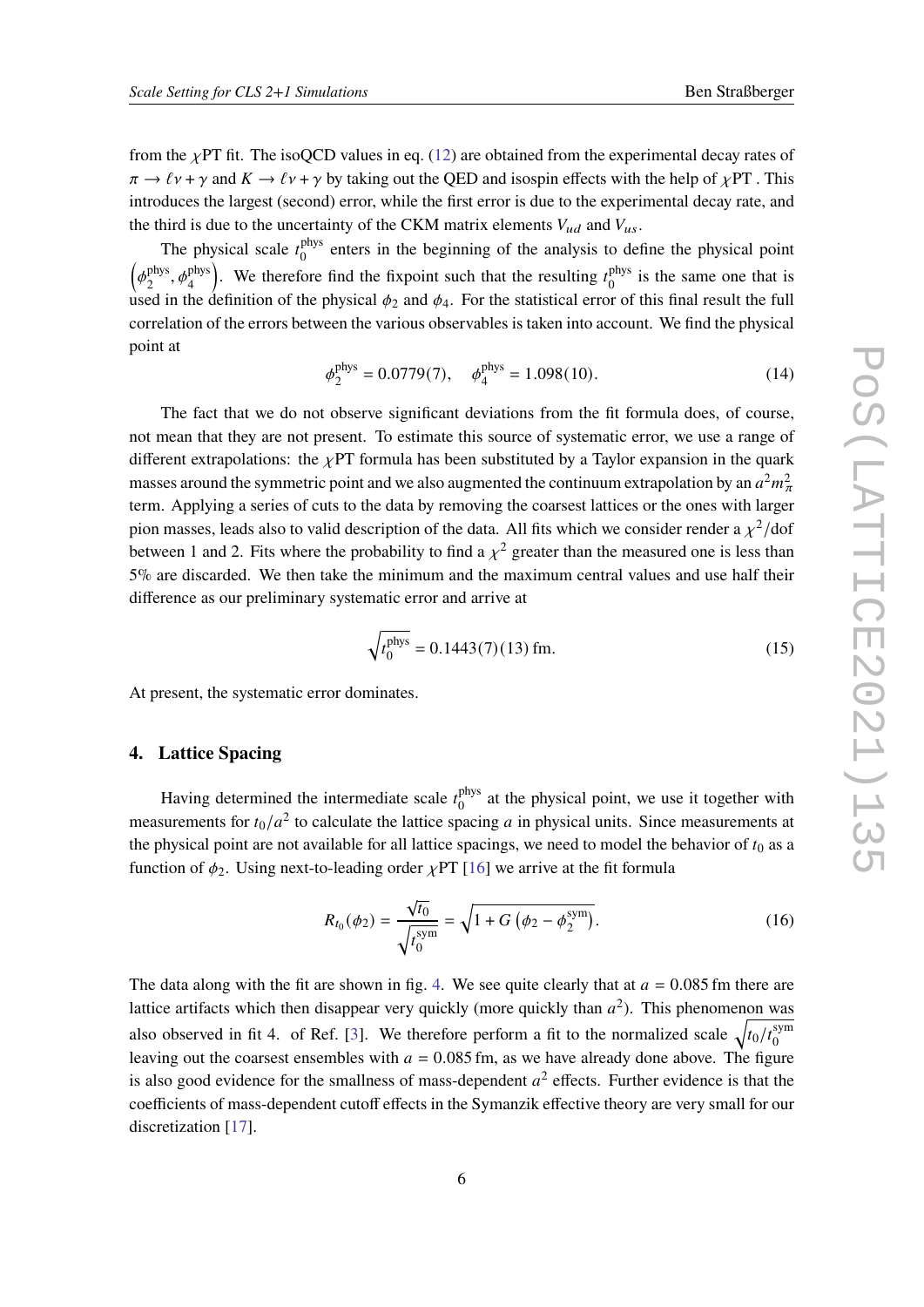<span id="page-6-0"></span>

**Figure 4:** Scale  $\sqrt{t_0}$  as a function of  $\phi_2$  normalized by the scale at the symmetric point for each lattice spacing. The fit includes all but the coarsest ensemble with  $a = 0.085$  fm.

| 3.46 | 0.0749(4)(7) |
|------|--------------|
| 3.55 | 0.0633(4)(6) |
| 3.70 | 0.0491(3)(4) |
| 3.85 | 0.0385(2)(3) |
|      |              |

**Table 1:** Lattice spacings a for each inverse coupling  $\beta$ with statistic and systematic errors.

The ratio  $R_{t_0}(\phi_2^{\text{phys}})$  $\binom{p\text{nys}}{2}$  allows us to determine the scale  $t_0$  in physical units at the symmetric point,  $^{\prime}$  $t_0^{\text{phys}}$ <sup>phys</sup> where we can use the measured values for  $t_0/a^2$  to extract the lattice spacing,

$$
a = \frac{\sqrt{t_0^{\text{phys}}}}{R_{t_0}(\phi_2^{\text{phys}})} \cdot \frac{1}{\sqrt{t_0^{\text{sym}}/a^2}}.
$$
 (17)

Using eq. [\(15\)](#page-5-0) we arrive at the lattice spacings listed in table [1.](#page-6-0)

# **5. Conclusion and Outlook**

The scale setting method presented here is one of many choices. Using the pseudo-scalar decay constants has the advantage that they can be easily and precisely calculated on the lattice. Contaminations by excited state contributions can be thoroughly controlled. On the other hand our method is limited by the necessity to relate the experimental decay rates which include photons in the final state to the pure QCD decay constants as well as the dependency on the CKM matrix element  $V_{us}$ . The latter means in particular that the validity of the Standard model at low energies is assumed. However, the estimated uncertainties due to QED and the CKM matrix elements are still significantly below our overall precision and we are able to improve the result from the 2016 analysis [\[3\]](#page-7-2). Figure [5](#page-7-6) compares the results from this analysis to previous determinations of  $\sqrt{t_0}$  for  $N_f = 2+1$  flavor and  $N_f = 2+1+1$  flavor ensembles. It is worth noting that the central value of the previous CLS determination (labeled CLS 16) is more than  $1\sigma$  above the current result. With the addition of several ensembles close to the physical point, it can now be seen that the point closest to the physical line in 2016 (purple point for  $a = 0.063$  fm at  $\phi_2 \approx 0.17$  in fig. [3\)](#page-4-1) has a high statistical fluctuation upwards. This resulted in the previous analysis being skewed. It also highlights that precision scale setting, which is essential to precision results from lattice QCD, is a challenging endeavor. We need large statistics such that autocorrelations are under control as well as data at a large range of lattice spacings close to the continuum and quark masses sufficiently close to their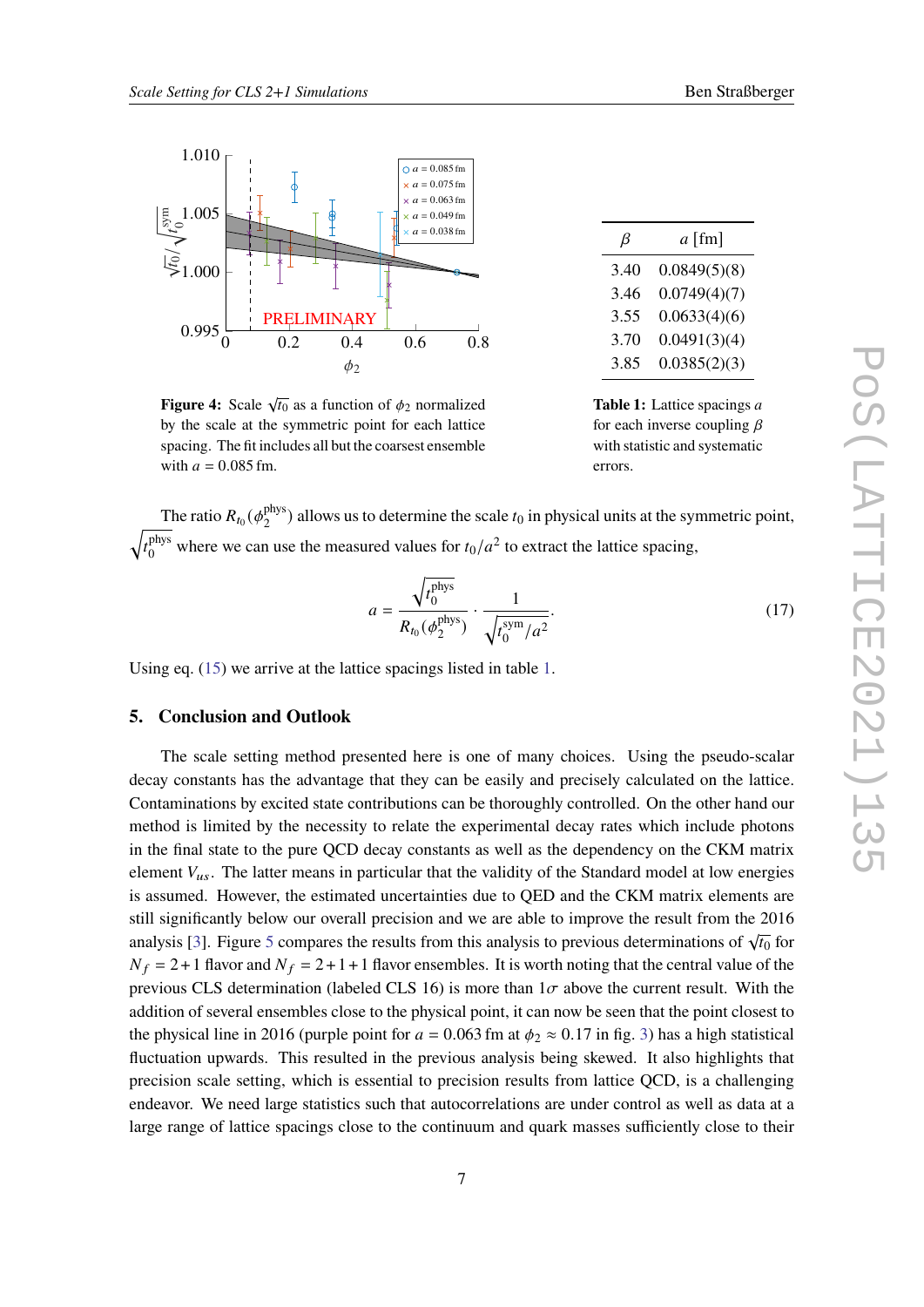

<span id="page-7-6"></span>

**Figure 5:** Comparison of  $\sqrt{t_0}$  for different groups. Open symbols data points are not published.

physical values. Going significantly beyond the present accuracy will also require an improved control of isospin breaking and QED effects.

**Acknowledgments.** S. Collins and R. Sommer were supported by the European Union's Horizon 2020 research and innovation programme under the Marie Skłodowska-Curie grant agreement nos. 813942 (ITN EuroPLEx) and 824093 (STRONG- 2020). We thank our colleagues in the Coordinated Lattice Simulations (CLS) effort [<http://wiki-zeuthen.desy.de/CLS/CLS>] for the joint generation of the gauge field ensembles on which the computation described here is based.

We acknowledge PRACE for awarding us access to resource FERMI based in Italy at CINECA, Bologna and to resource SuperMUC based in Germany at LRZ, Munich. We acknowledge the Gauss Centre for Supercomputing e.V. (<www.gauss-centre.eu>) for providing computing time through the John von Neumann Institute for Computing (NIC) on JUQUEEN at Jülich Supercomputing Centre and on SuperMUC-NG at Leibniz Supercomputing Centre (<www.lrz.de>). We thank DESY for computing resources on the PAX cluster in Zeuthen.

## **References**

- <span id="page-7-0"></span>[1] M. Bruno et al., *Simulation of QCD with*  $N_f = 2 + 1$  *flavors of non-perturbatively improved Wilson fermions*, *JHEP* **02** [\(2015\) 043](https://doi.org/10.1007/JHEP02(2015)043) [[1411.3982](https://arxiv.org/abs/1411.3982)].
- <span id="page-7-1"></span>[2] D. Mohler, S. Schaefer and J. Simeth, *CLS 2+1 flavor simulations at physical light- and strange-quark masses*, *[EPJ Web Conf.](https://doi.org/10.1051/epjconf/201817502010)* **175** (2018) 02010 [[1712.04884](https://arxiv.org/abs/1712.04884)].
- <span id="page-7-2"></span>[3] M. Bruno, T. Korzec and S. Schaefer, *Setting the scale for the CLS* 2 + 1 *flavor ensembles*, *Phys. Rev. D* **95** [\(2017\) 074504](https://doi.org/10.1103/PhysRevD.95.074504) [[1608.08900](https://arxiv.org/abs/1608.08900)].
- <span id="page-7-3"></span>[4] M. Lüscher, *Properties and uses of the Wilson flow in lattice QCD*, *JHEP* **08** [\(2010\) 071](https://doi.org/10.1007/JHEP08(2010)071) [[1006.4518](https://arxiv.org/abs/1006.4518)].
- <span id="page-7-4"></span>[5] ALPHA collaboration, *QCD Coupling from a Nonperturbative Determination of the Three-Flavor* Λ *Parameter*, *[Phys. Rev. Lett.](https://doi.org/10.1103/PhysRevLett.119.102001)* **119** (2017) 102001 [[1706.03821](https://arxiv.org/abs/1706.03821)].
- <span id="page-7-5"></span>[6] RQCD collaboration, *Masses and decay constants of the and ' mesons from lattice QCD*, *JHEP* **08** [\(2021\) 137](https://doi.org/10.1007/JHEP08(2021)137) [[2106.05398](https://arxiv.org/abs/2106.05398)].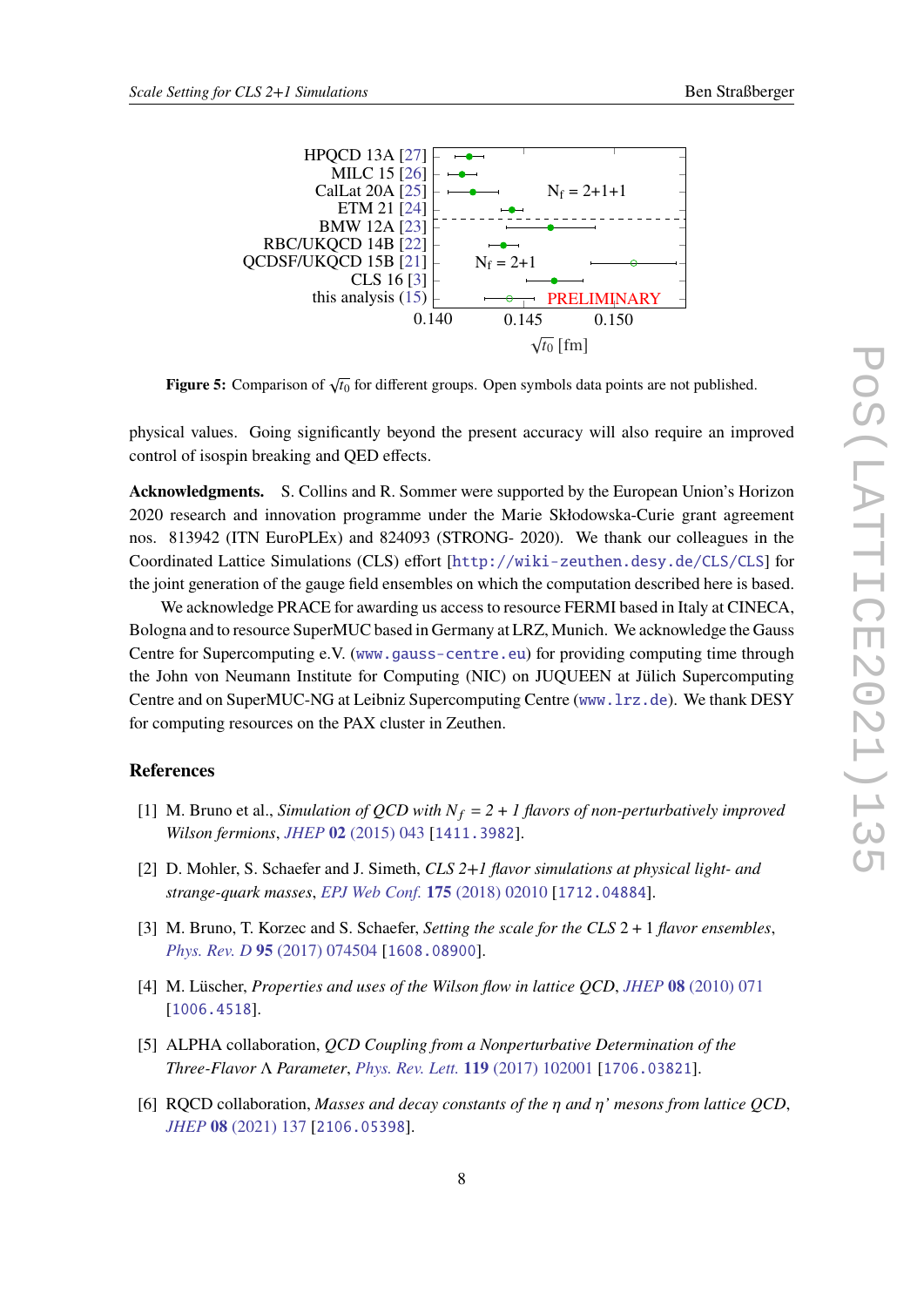- 
- <span id="page-8-0"></span>[7] RQCD collaboration, *Light-cone distribution amplitudes of octet baryons from lattice QCD*, *[Eur. Phys. J. A](https://doi.org/10.1140/epja/i2019-12803-6)* **55** (2019) 116 [[1903.12590](https://arxiv.org/abs/1903.12590)].
- <span id="page-8-1"></span>[8] RQCD collaboration, *Light-cone distribution amplitudes of pseudoscalar mesons from lattice QCD*, *JHEP* **08** [\(2019\) 065](https://doi.org/10.1007/JHEP08(2019)065) [[1903.08038](https://arxiv.org/abs/1903.08038)].
- <span id="page-8-2"></span>[9] RQCD collaboration, *Nucleon axial structure from lattice QCD*, *JHEP* **05** [\(2020\) 126](https://doi.org/10.1007/JHEP05(2020)126) [[1911.13150](https://arxiv.org/abs/1911.13150)].
- <span id="page-8-3"></span>[10] D. Djukanovic, T. Harris, G. von Hippel, P.M. Junnarkar, H.B. Meyer, D. Mohler et al., *Isovector electromagnetic form factors of the nucleon from lattice QCD and the proton radius puzzle*, *Phys. Rev. D* **103** [\(2021\) 094522](https://doi.org/10.1103/PhysRevD.103.094522) [[2102.07460](https://arxiv.org/abs/2102.07460)].
- <span id="page-8-4"></span>[11] A. Gérardin, M. Cè, G. von Hippel, B. Hörz, H.B. Meyer, D. Mohler et al., *The leading hadronic contribution to*  $(g - 2)$ <sup> $\mu$ </sup> from lattice QCD with  $N_f = 2 + 1$  flavours of  $O(a)$ *improved Wilson quarks*, *Phys. Rev. D* **100** [\(2019\) 014510](https://doi.org/10.1103/PhysRevD.100.014510) [[1904.03120](https://arxiv.org/abs/1904.03120)].
- <span id="page-8-5"></span>[12] D. Mohler and S. Schaefer, *Remarks on strange-quark simulations with Wilson fermions*, *Phys. Rev. D* **102** [\(2020\) 074506](https://doi.org/10.1103/PhysRevD.102.074506) [[2003.13359](https://arxiv.org/abs/2003.13359)].
- <span id="page-8-6"></span>[13] A. Ramos and S. Sint, *Symanzik improvement of the gradient flow in lattice gauge theories*, *[Eur. Phys. J. C](https://doi.org/10.1140/epjc/s10052-015-3831-9)* **76** (2016) 15 [[1508.05552](https://arxiv.org/abs/1508.05552)].
- <span id="page-8-7"></span>[14] J. Gasser and H. Leutwyler, *Light Quarks at Low Temperatures*, *[Phys. Lett. B](https://doi.org/10.1016/0370-2693(87)90492-8)* **184** (1987) 83.
- <span id="page-8-8"></span>[15] J. Gasser and H. Leutwyler, *Chiral Perturbation Theory: Expansions in the Mass of the Strange Quark*, *[Nucl. Phys. B](https://doi.org/10.1016/0550-3213(85)90492-4)* **250** (1985) 465.
- <span id="page-8-9"></span>[16] O. Bar and M. Golterman, *Chiral perturbation theory for gradient flow observables*, *[Phys.](https://doi.org/10.1103/PhysRevD.89.034505) Rev. D* **89** [\(2014\) 034505](https://doi.org/10.1103/PhysRevD.89.034505) [[1312.4999](https://arxiv.org/abs/1312.4999)].
- <span id="page-8-10"></span>[17] N. Husung, P. Marquard and R. Sommer, *The asymptotic approach to the continuum of lattice QCD spectral observables*, [2111.02347](https://arxiv.org/abs/2111.02347).
- <span id="page-8-11"></span>[18] N. Husung, *Asymptotic behavior of cutoff effects of Gradient Flow observables in lattice Yang-Mills theory*, *in preparation* .
- <span id="page-8-12"></span>[19] Y. Aoki et al., *FLAG Review 2021*, [2111.09849](https://arxiv.org/abs/2111.09849).
- <span id="page-8-13"></span>[20] Particle Data Group collaboration, *Review of Particle Physics*, *PTEP* **2020** [\(2020\)](https://doi.org/10.1093/ptep/ptaa104) [083C01.](https://doi.org/10.1093/ptep/ptaa104)
- [21] V.G. Bornyakov et al., *Wilson flow and scale setting from lattice QCD*, [1508.05916](https://arxiv.org/abs/1508.05916).
- [22] RBC, UKQCD collaboration, *Domain wall QCD with physical quark masses*, *[Phys. Rev. D](https://doi.org/10.1103/PhysRevD.93.074505)* **93** [\(2016\) 074505](https://doi.org/10.1103/PhysRevD.93.074505) [[1411.7017](https://arxiv.org/abs/1411.7017)].
- [23] S. Borsanyi et al., *High-precision scale setting in lattice QCD*, *JHEP* **09** [\(2012\) 010](https://doi.org/10.1007/JHEP09(2012)010) [[1203.4469](https://arxiv.org/abs/1203.4469)].